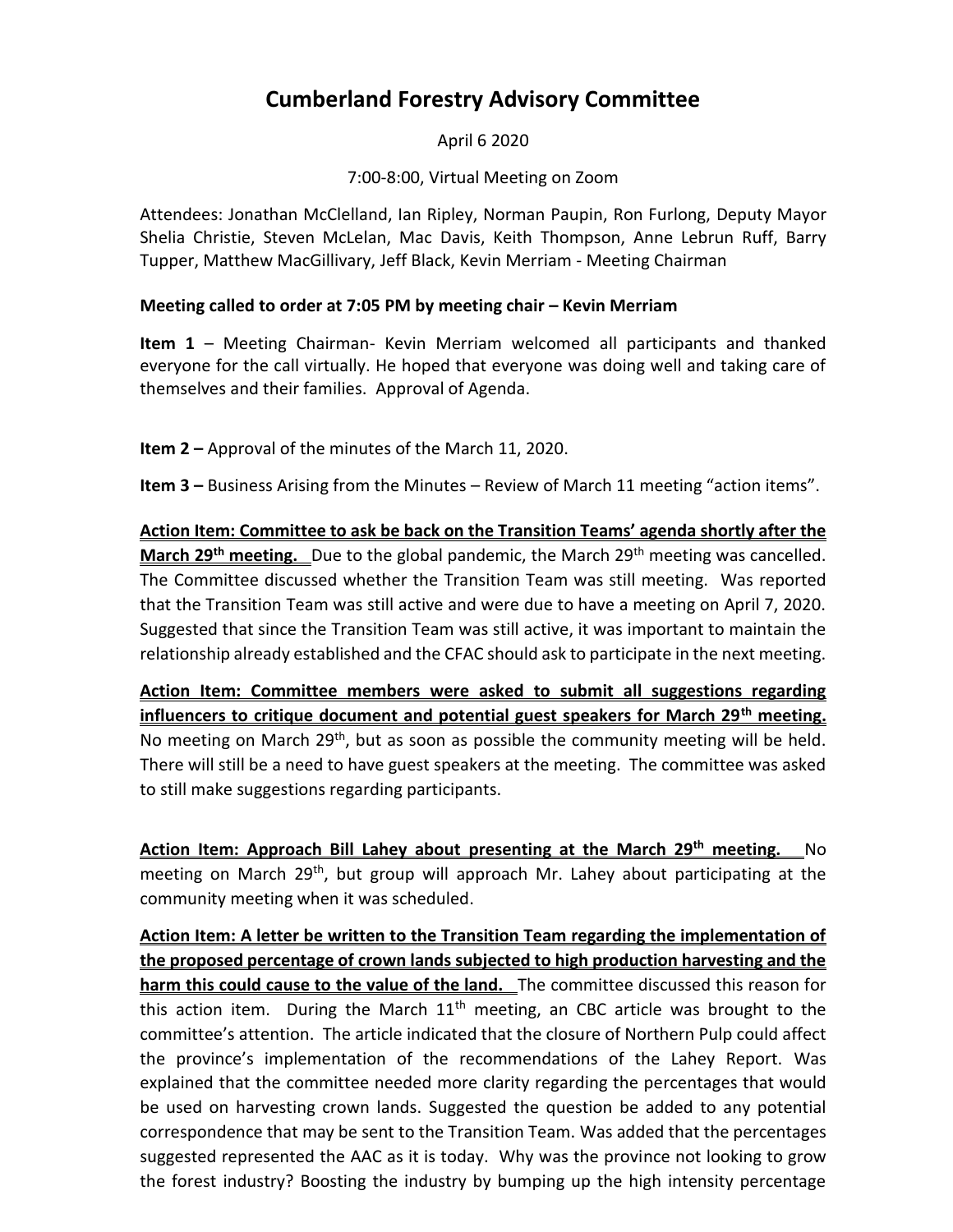could make Nova Scotia sawmills more robust. Voiced a concern regarding the CFAC speaking on behalf of the entire province and not specifically for Cumberland County. Was suggested that this topic should be discussed with other regions of Nova Scotia and could be one action item that is shared with the Transition Team on behalf of the entire province. Also suggested that is was a Cumberland County issue to look at the percentages of high intensity harvest and the revenue that could be generated. Those agreed that a regional spin on the ask would be appropriate and asked for volunteers to prepare the letter. Members offered to help prepare a letter and was suggested that before a letter to the transition team was prepared, it would be helpful to see the presentation that the Province had intended to provide at the Stakeholders meeting. They said it would reach out to the department and see if he could get a copy of the document. The committee agreed to table this action item until more information was available.

## **Item 3 –** Task Group Updates

Immediate Action Team – Reported that the action team had met 4 times with 10-12 members participating. Action team objective was to provide meaningful updates to the committee. Action team's last meeting was February  $13<sup>th</sup>$  and at that time the committee was put on hold until more direction was provided by CFAC. Was it worth reactivating the team and if yes, what could be contributed? Kevin Merriam answered that the CFAC has a potential Strategic Plan and in order to implement the items, committee members would need to participate. Maybe not necessary to reactivate the Immediate Action Team, but members could help in implementing the strategies. Those agreed that that was a way to move forward.

Policy Action Team - Provided an update prepared by committee chair. The action team gets together weekly and were working on 7 categories. Nothing specific to report, but the team is working on the tasks and working on the results of the survey.

Market Development Action Team- Reported that the team had not met for some time but are looking into some opportunities and which ones could be viable for Cumberland County.

Long Term Planning Action Team – Provided a report for this team. The team has met on March 8<sup>th</sup> and had a good general discussion. The action team is waiting for the strategic plan for more guidance.

Communication Team – Reported that the team had met to establish policies and procedures but were now stalled due to the cancellation of the March 29<sup>th</sup> meeting. This team was also waiting for guidance from the plan.

## **Item 5 –** New Business

Review of Available Government Emergency Programs - Provided information regarding the support programs that were available due to COVID 19. After briefing, some of the programs were discussed in detail. The Cumberland Business Connector has produced a Forest Sector Update dated April 1, 2020 (copy attached), which lists the programs and provides information on each.